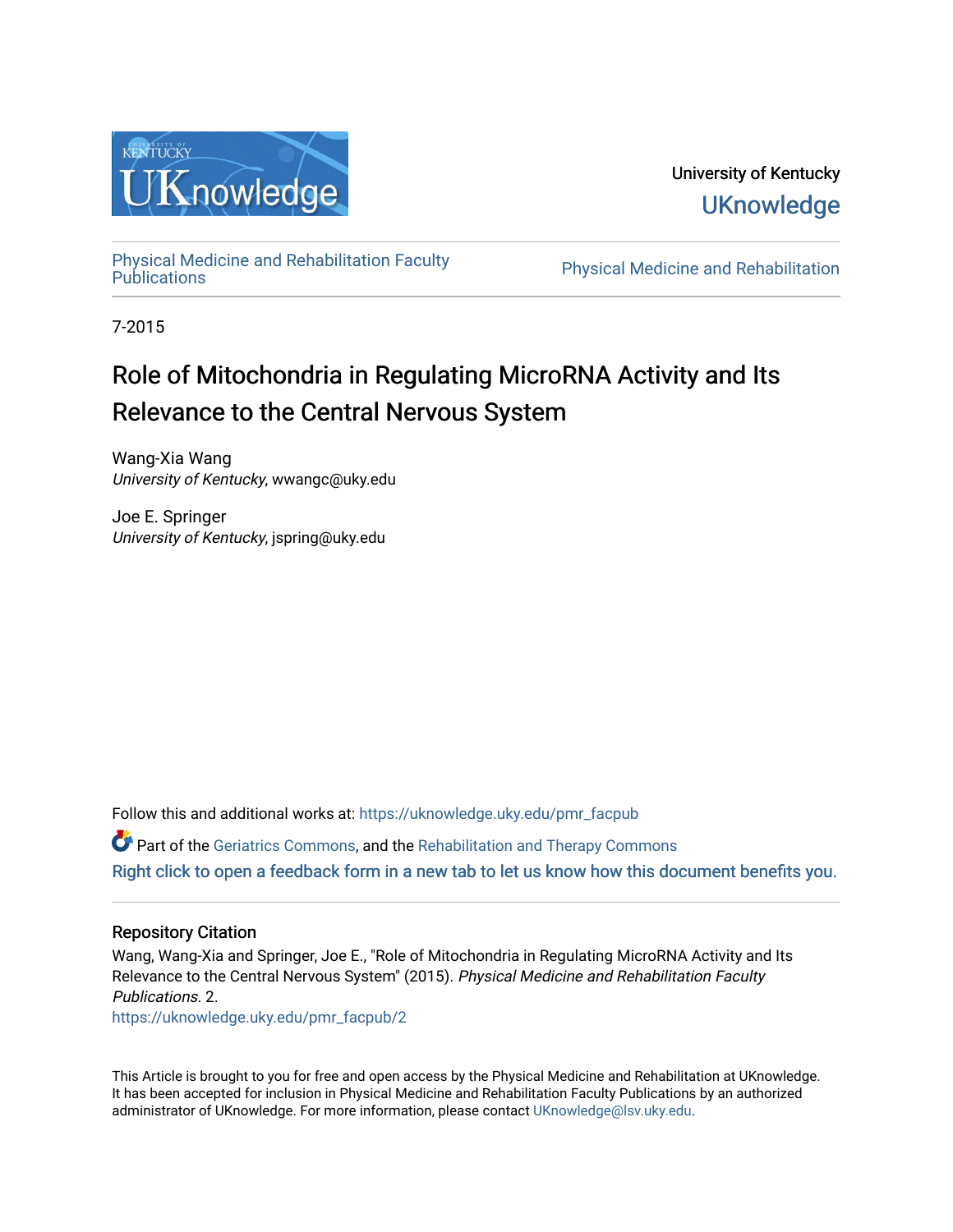## Role of Mitochondria in Regulating MicroRNA Activity and Its Relevance to the Central Nervous System

Digital Object Identifier (DOI) https://doi.org/10.4103/1673-5374.160061

### Notes/Citation Information

Published in Neural Regeneration Research, v. 10, no. 7, p. 1026-1028.

The entire contents of the Neural Regeneration Research are protected under Indian and international copyrights. The Journal, however, grants to all users a free, irrevocable, worldwide, perpetual right of access to, and a license to copy, use, distribute, perform and display the work publicly and to make and distribute derivative works in any digital medium for any reasonable non-commercial purpose, subject to proper attribution of authorship and ownership of the rights.

The journal also grants the right to make small numbers of printed copies for their personal noncommercial use under [Creative Commons Attribution-Noncommercial-Share Alike 3.0 Unported License](https://creativecommons.org/licenses/by-nc-sa/3.0/).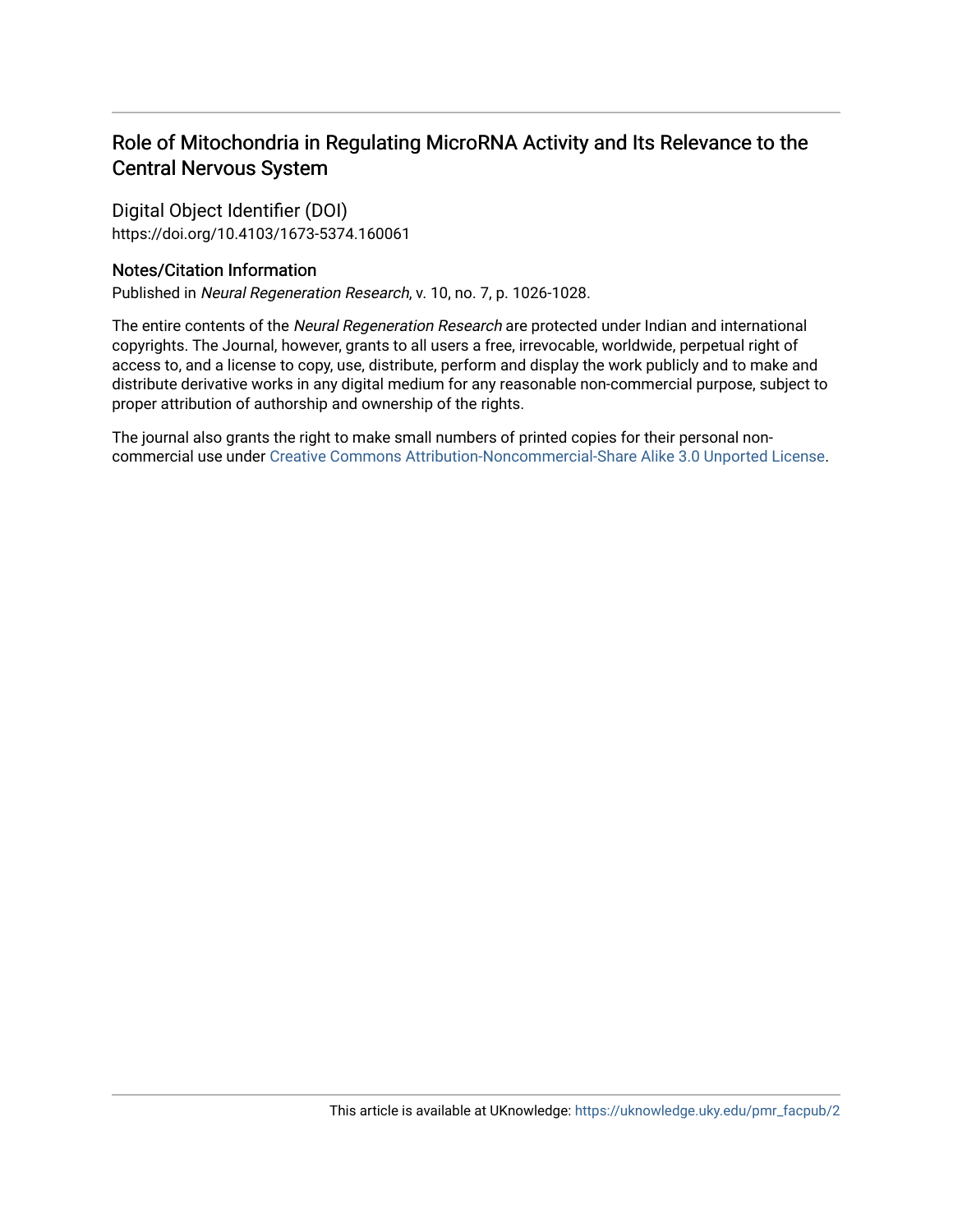#### $\bullet$  **HIGHLIGHTS**

# **Role of mitochondria in regulating microRNA activity and its relevance to the central nervous system**

Mitochondria serve as the powerhouse of cells, respond to cellular demands and stressors, and play an essential role in cell signaling, differentiation, and survival. Aberrant mitochondria function has been linked to diverse and complex human diseases such as neurodegenerative diseases, cancers, myopathies, premature aging, and metabolic syndromes (Nunnari and Suomalainen, 2012). For example, there is clear evidence of a rapid and sustained loss of mitochondrial function following traumatic injury to the central nervous system (CNS) (Sullivan et al., 2005; McEwen et al., 2011). However, our understanding of how compromised mitochondrial activity impacts overall cellular function in the CNS is far from complete.

Recent studies indicate that a dynamic relationship exists between mitochondrial function and microRNA (miRNA) activity (Lung et al., 2006; Kren et al., 2009; Bian et al., 2010; Bandiera et al., 2011; Barrey et al., 2011; Mercer et al., 2011; Das et al., 2012; Sripada et al., 2012; Zhang et al., 2014; Shinde and Bhadra, 2015; Wang et al., 2015). MiRNAs are small (18–25 nucleotides) non-coding RNA molecules that regulate gene expression at the post-transcriptional level, and function as important mediators of many CNS biological processes including development, synaptic plasticity, and neurodegeneration (Liu and Xu, 2011). Dysregulation of certain miRNAs is associated with many human diseases including cancer, heart disease, diabetes, immune dysfunction, and neurodegenerative diseases (Calin and Croce, 2006; Nelson et al., 2008; Hata, 2013). MiRNAs have been shown to participate in important neuronal functions, for example, miR-124, a brain specific miRNA is a key player in promoting neuronal differentiation. In addition, several miR-NAs (*e.g*., miR-107, miR-29, miR-155, miR-223, and miR-21) are known to be involved with various neurodegenerative diseases and CNS injuries. For further reading of miRNA function in the CNS, readers are referred to an excellent review by Liu and Xu (2011). MiRNAs mediate gene expression by directing their target mRNA for degradation or translational repression, and the ability of a single miRNA or miRNA family to regulate the post-transcriptional expression of hundreds of genes (Lewis et al., 2005) makes them ideal candidates for coordinating complex gene expression programs, including modifying a cell's response to stresses.

**miRNA association with mitochondria:** It is well established that miRNAs are transcribed in nucleus and transported into cytoplasm, which is a primary site of action. However, there is growing evidence that miRNAs also are present in or associated with other organelles or unstructured cytoplasmic foci, such as mitochondria, endoplasmic reticulum (ER), processing bodies (P-bodies), stress granules, multivesicular bodies, and exosomes (Nguyen et al., 2014). It can be suggested from these recent observations that miRNA-mediated gene regulation may be controlled within different cellular compartments, and that this miRNA-organelle crosstalk allows for more selective responses to specific cellular demands. Several studies have demonstrated the presence of miRNAs either within (Lung et al., 2006; Kren et al., 2009; Bian et al., 2010; Bandiera et al., 2011; Barrey et al., 2011; Mercer et al., 2011; Das et al., 2012; Zhang et al., 2014; Shinde



and Bhadra, 2015) or associated with (Sripada et al., 2012; Wang et al., 2015) mitochondria isolated from various cell types and tissues, including the CNS (see Wang et al., 2015 for discussion). In addition, the miRNA machinery proteins, Argonaute (AGO) and Dicer have been detected in mitochondria (Bandiera et al., 2011; Das et al., 2012; Wang et al., 2015), indicating the presence of an active miRNA ribonucleoprotein complex (miRNP). The majority of these mitochondria associated miRNAs are known to be nuclear-encoded, while a few are predicted to originate from the mitochondrial genome (Lung et al., 2006; Barrey et al., 2011; Sripada et al., 2012; Shinde and Bhadra, 2015). Given the small genome of mitochondria and the presence of minimal non-coding DNA, the characterization and function of this group of intra-mitochondrial miRNA requires further investigation.

One of the presumed functions of mitochondrial miRNA is the regulation of mitochondrial gene expression. In support of this, studies performed using muscle cells and heart tissues have identified nuclear-encoded miRNAs in mitochondria that directly regulate mitochondrial proteins. For example, miR-181c is enriched in mitochondria and it targets cytochrome c oxidase subunit 1 (COX1) in rat cardiomyotubes (Das et al., 2012). Another nuclear-generated mitochondrial miRNA, miR-1 also targets COX1 and was found to increase in mitochondria during muscle cell differentiation (Zhang et al., 2014). Surprisingly, miR-1 enhanced, rather than inhibited, COX1 protein translation. These same authors determined that this unconventional action of miR-1 requires AGO2 but not GW182 (glycine-tryptophan protein of 182 kDa), which is essential for cytoplasmic miRNA gene repression but is absent in mitochondria. In a separate study, computational analysis of mitochondria enriched miRNAs isolated from human skeletal muscle cells predicted 80 putative target sites in the mitochondrial genome (Barrey et al., 2011). There is additional evidence supporting the role of miR-NA in regulating mitochondrial gene expression and readers are referred to several excellent reviews (Li et al., 2012; Bienertova-Vasku et al., 2013; Duarte et al., 2014). The remainder of this Perspective focuses on the role of mitochondria in regulating cellular miRNA activities.

**Mitochondria are prime candidates for regulating miRNA function:** Regulation of gene expression is a tightly controlled process that involves many factors both at the transcription and post-transcriptional levels. MiRNAs broadly participate in post-transcriptional gene regulation in almost all cellular events. MiRNAs regulate gene expression by complementary binding to their target transcript, with the critical region for miRNA binding being nucleotides 2–8 from the 5′ end of the miRNA, termed the 'seed' sequence (Lewis et al., 2003, 2005). In addition to sequence matching, the thermodynamics of miRNA:mRNA interactions and the accessibility of the target mRNA are thought to be important factors (Kertesz et al., 2007; Wexler et al., 2007). Nevertheless, the mechanisms by which a given miRNA determines its target and the events controlling miRNA function in response to cellular demands are not well understood.

Mitochondria have been shown to interact with several cellular compartments, organelles, and cytoplasmic foci including the cytoskeleton, ER, and P-bodies (Boldogh and Pon, 2006; Huang et al., 2011; Klecker et al., 2014). These interactions create a dynamic network important for cellular energy distribution, signaling, and homeostasis. Given the rapid response capabilities of mitochondria in many cellular functions, we suggest that mitochondria are prime candidates for regulating miRNA activity and function. This is an attractive hypothesis as it allows for control of translational specificity in response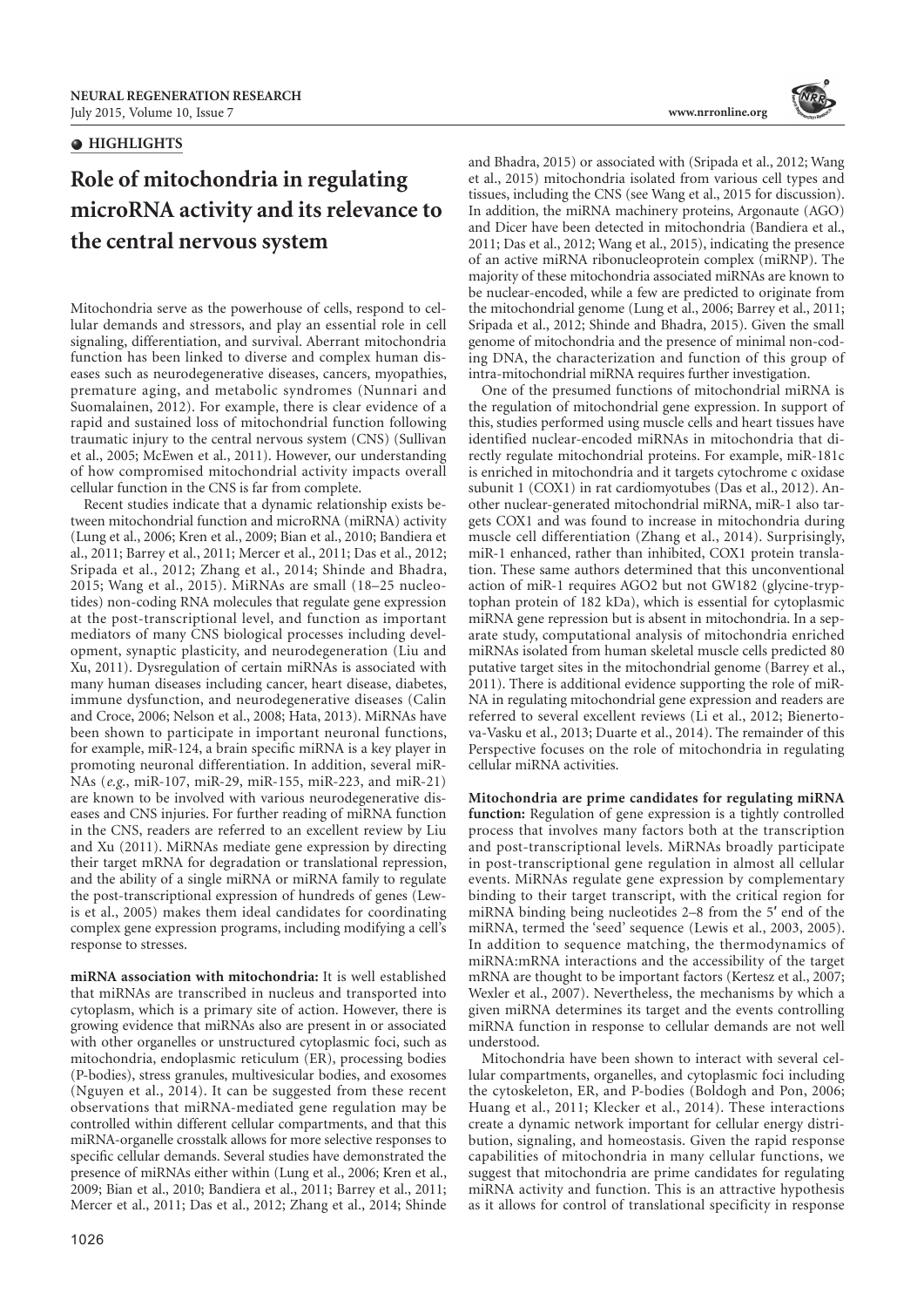



#### **Figure 1 Potential roles of mitochondria in regulating miRNA activities.**

The interaction of mitochondria and miRNAs may potentially extend beyond their respective functions. MiRNAs may translocate into mitochondria in order to modulate mitochondrial gene expression either by suppressing (A) or up-regulating (B) genes that are key components of mitochondrial function. In this scenario, miR-181c has been shown to inhibit COX1 expression (A), while miR-1 has been shown to increase (B) COX1 expression (see text for details). Emerging evidence also suggests that mitochondria may participate in regulating miRNA activities by serving as a storage warehouse in which miRNA or miRNA complexes may be recruited and released as needed (C), or as a vehicle to deliver miRNA and its complex to locations throughout cytoplasm (D), or as a network for distributing and exchanging miRNA and their components with other organelles and cytoplasmic foci (E). In this regard, mitochondria-associated miRNAs can utilize the existing network of mitochondrial interaction with other organelles and cellular components, as well as the sensitivity of mitochondria to make appropriate responses in gene expression based on signaling events occurring within the cellular environment. COX1: Cytochrome c oxidase subunit 1; ER: endoplasmic reticulum; ND1: NADH-ubiquinone oxidoreductase chain 1.

to unique cellular requirements across cellular domains. In this context, mitochondria can be viewed as local rheostats that respond quickly to changes in cellular demands, both physiological and pathophysiological. As such, this hypothesis postulates that appropriate miRNA responses are determined, in part, by rapid changes in mitochondrial function due to cellular demands, stresses or perturbations. In support of this, compromising mitochondrial function with an uncoupling agent has been shown to result in delocalization of AGO proteins from P-bodies leading to a subsequent decrease in miRNA mediated RNAi efficiency (Huang et al., 2011).

**Potential roles of mitochondria in regulating miRNA functions:** The association of miRNAs with mitochondria raises the possibility that mitochondria regulate miRNA activities in a manner that is specific to unique cellular demands. As such, we hypothesize that mitochondria can act in several ways (**Figure 1**), including but not limited to: 1) Mitochondria, the warehouse; 2) Mitochondria, the vehicle; and 3) Mitochondria, the network.

1) *Mitochondria, the warehouse*. MiRNAs may be 'stored' in association with mitochondria for "on demand" use as needed. The number of miRNA reported to be present within or associated with mitochondria ranges from 3 to 428 depending on tissue and cell types, with many being highly enriched in mitochondria relative to the cytoplasm. For example, miR-155 is enriched in mitochondrial fractions from mouse liver, and levels are increased following streptozotocin treatment, which induces type I diabetes and impairs mitochondrial function (Bian et al., 2010). We have recently shown that levels of several miRNAs, including miR-146a, miR-142-3p, miR-142-5p, are preferentially enriched in highly purified hippocampal mitochondria under normal physiological conditions (Wang et al., 2015). Interestingly, the mitochondrial levels of these miRNA are dramatically reduced following traumatic brain injury at time points when mitochondrial function is significantly compromised. In the same study, we observed that miR-155 and miR-223 are both elevated in mitochondria at the same post-injury time points. These observations suggest that certain miRNA, or miRNA

families, associate with or dissociate from hippocampal mitochondria, possibly in response to cellular stressors impacting mitochondrial function.

2) *Mitochondria, the vehicle*. Mitochondria are distributed along microtubules and their shapes and positions are largely influenced by events controlling mitochondrial fusion, fission, motility and positional tethering (Lackner, 2013). These dynamic processes are highly regulated by and integrated with cellular signaling pathways and stress responses. As such, mitochondria can serve as vehicles to deliver associated miRNAs to the appropriate cellular compartments to impact a range of miRNA-mediated gene regulations. This is particularly important in the CNS where many fundamental neuronal functions, such as axonal transport and synaptic plasticity, require localized and highly regulated mRNA translation (Holt and Schuman, 2013).

3) *Mitochondria, the network*. In this scenario, associated miR-NAs utilize the dynamic network of mitochondria interacting with other mitochondria, as well as other cellular compartments (*e.g*., ER and P-bodies). This allows for the delivery or exchange of 'cargo' miRNA, thus creating a precise control mechanism by which cellular gene expression may be regulated within the appropriate context and in a specific cellular domain.

The biological significance of mitochondria-miRNA interactions, and the mechanism(s) regulating them are largely unknown at this time. However, factors that regulate mitochondria dynamics, and/or stress-related events that alter mitochondria function may play an important role. Examples of such factors and events would include locally altered concentrations of  $Ca<sup>2+</sup>$ , the formation and/or presence of free radicals, and changes in ATP production/levels. Moreover, the degree of cellular stress and subsequent impact on mitochondrial function may determine the specific mitochondria-miRNA interaction pattern necessary to generate a response appropriate for the stress event. Therefore, cellular miRNA activity and the downstream expression of their corresponding targets would be intimately linked to mitochondrial function.